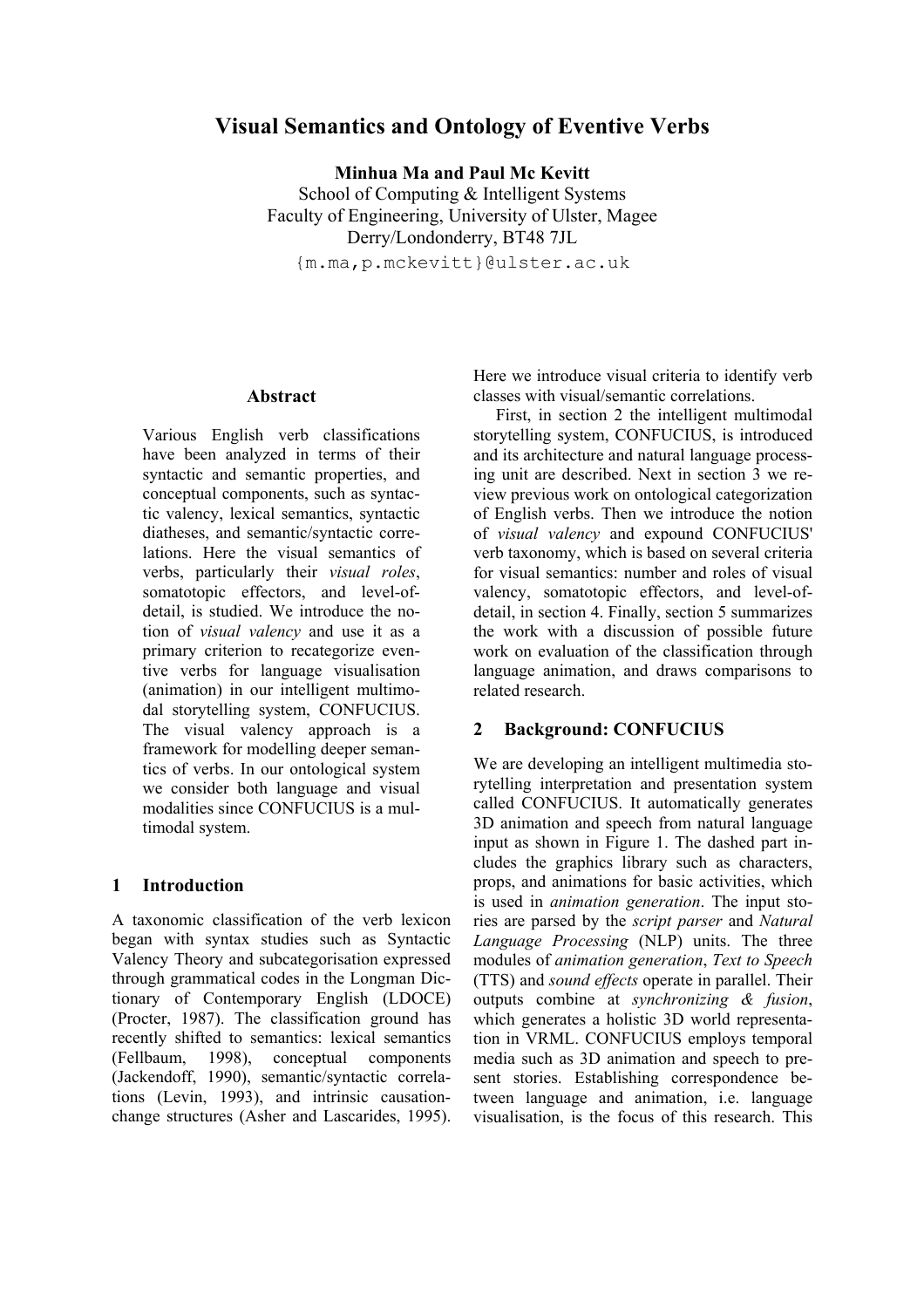requires adequate representation and reasoning about the dynamic aspects of the story world, especially about eventive verbs. During the development of automatic animation generation from natural language input in CONFUCIUS, we find that the task of visualizing natural language can shed light on taxonomic classification of the verb lexicon.



Figure 1. Architecture of CONFUCIUS

The natural language processing component (Figure 2) of CONFUCIUS consists of syntactic parsing and semantic analysis. We use the Connexor Functional Dependency Grammar parser (Järvinen and Tapanainen, 1997), WordNet (Fellbaum, 1998) and LCS database (Dorr and Jones, 1999). The current prototype visualises single sentences which contain action verbs with visual valency of up to three, e.g. *John gave Nancy a book*, *John left the restaurant*.

### **3 Ontological categories of verbs**

### **3.1 Grammatical categorization and valency**

In 1980s, the Longman Dictionary of Contemporary English (LDOCE) was the most comprehensive machine readable lexicon with a description of grammatical properties of words and was adopted as a lexical database in NLP research. It had a very detailed word-class categorization scheme, particularly for verbs. In addition to part-of-speech information LDOCE specifies a subcategorisation description in terms of types and numbers of complements for each entry. In LDOCE grammar codes separate verbs into the categories: D (ditransitive), I (intransitive), L (linking verb with complement), T1 (transitive verb with an NP object), T3 (transitive verb with an infinitival clause as object) etc. These grammar codes implicitly express verb subcategorisation information including specifications on the syntactic realisation of verb complements and argument functional roles.





The notion of valency is borrowed from chemistry to describe a verb's property of requiring certain arguments in a sentence. Valency fillers can be both obligatory (*complements*) and optional (*adjuncts*): the former are central participants in the process denoted by the verb, the latter express the associated temporal, locational, and other circumstances. Verbs can be divided into classes based on their valency.

There are different opinions on the type of a verb's valency fillers. Leech (1981) raises the idea of *semantic valency* to operate on a level different from surface syntax. Semantic valency further developed to the theory of thematic roles in terms of which semantic role each complement of a verb plays.

## **3.2 Thematic roles**

A considerable amount of research has been carried out on the argument structure of predicators, ranging from Fillmore's (1968) case grammar to Jackendoff's (1990) Lexical Conceptual Structure (LCS). The term thematic role covers a layer in linguistic analysis, which has been known by many other names: theta-role, case role, deep grammatical function, transitivity role, and valency role. The idea is to extend syntactic analysis beyond surface case (nominative, accusative) and surface function (subject, object) into the semantic domain in order to capture the roles of participants. The classic roles are *agent*, *pa-*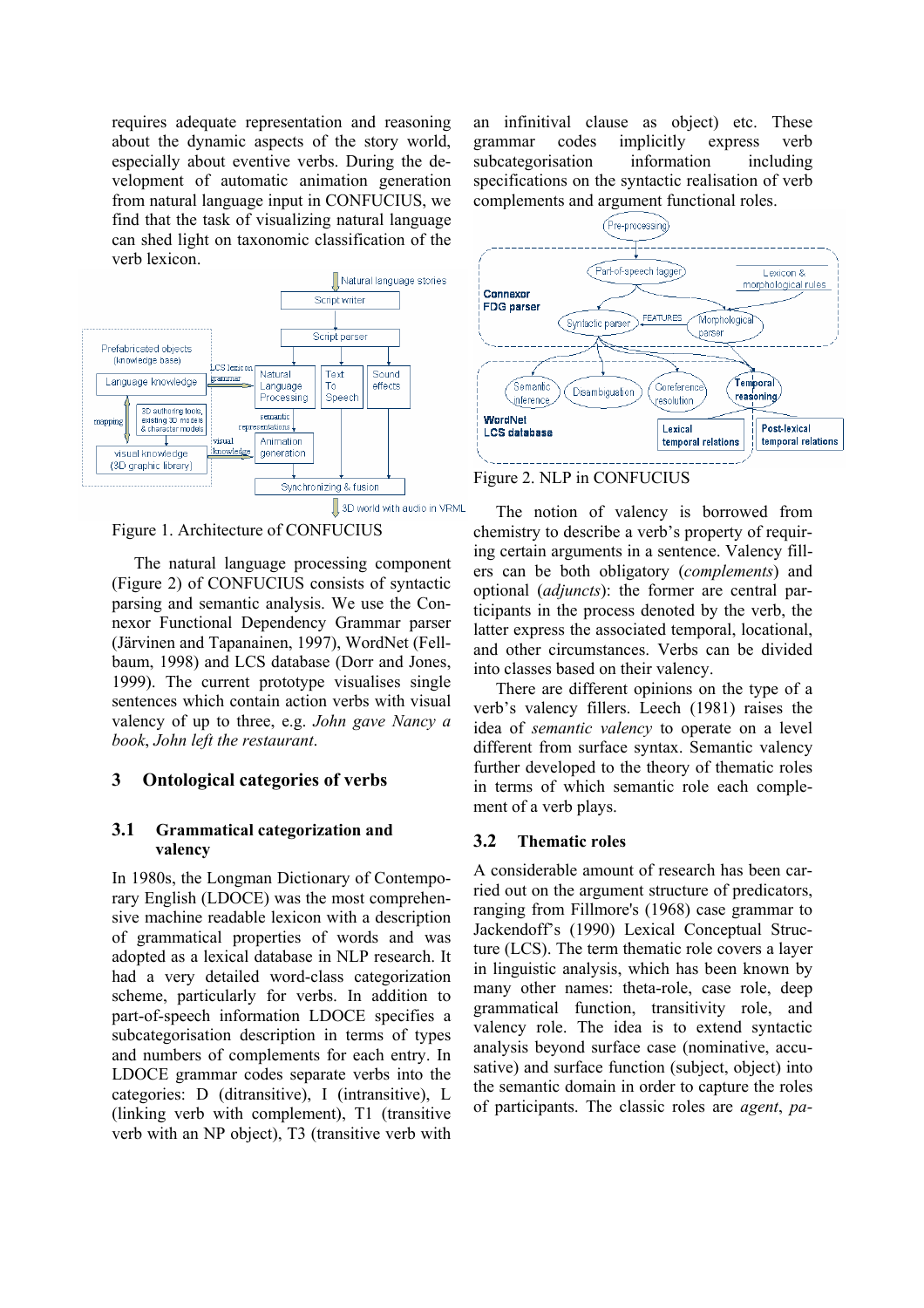*tient* (*theme*), *instrument*, and a set of locational and temporal roles like *source*, *goal* and *place*.

Having a set of thematic roles for each verb type, Dixon (1991) classifies verbs into 50 verb types, each of which has one to five thematic roles that are distinct to that verb type. Systemic Functional Grammar (Halliday, 1985) works with 14 thematic roles divided over 5 *process types* (verb types). Some linguists work out a minimal thematic role system of three highly abstract roles (for valency-governed arguments) on the grounds that the valency of verbs never exceeds 3. Dowty (1991) assumes that there are only two *thematic proto-roles* for verbal predicates: the *proto-agent* and *proto-patient*. Proto-roles are conceived of as *cluster-concepts* which are determined for each choice of predicate with respect to a given set of semantic properties. Proto-agent involves properties of volition, sentience/perception, causes event, and movement; proto-patient involves change of state, incremental theme, causally affected by event, and stationary (relative to movement of proto-agent).

## **3.3 Aspectual classes**

The ontological categories proposed by Vendler (1967) are dependent on aspectual classes. Vendler's verb classes (see 1-4) emerge from an attempt to characterize a number of patterns in aspectual data:

- 1) activities: run, swim, think, sleep, cry
- 2) statives: love, hate, know
- 3) achievements: arrive, win, find, die
- 4) accomplishments: build (a house), write (a book)

Following Vendler, Stede (1996) presents the ontology of his machine translation system MOOSE as Figure 3. 5-10 list examples of each category. Stede's EVENTS have internal structure, i.e. their results are included in them (see 8- 10), and therefore involve change of state.

- 5) state: love, hate, know
- 6) protracted activities: run, sleep
- 
- 7) moment activites: knock (the door) Table 1. WordNet verb files 8) protracted culmination: build (a house), write (a book) **3.5 Semantic/syntactic verb classes**
- 9) moment culmination: arrive, win, find, die
- 10) transition: (the room) lit up





Formal ontologies such as DOLCE (Descriptive Ontology for Linguistic and Cognitive Engineering), SUMO (Suggested Upper Merged Ontology) and CYC all assume the traditional aspectual (temporal) classification for their events (processes).

## **3.4 Semantic verb classes – WordNet**

The verb hierarchical tree in WordNet (Fellbaum, 1998) represents another taxonomic approach based on pure lexical semantics. It reveals the semantic organization of the lexicon in terms of lexical and semantic relations. Table 1 lists the lexicographer files of verbs in WordNet 2.0, which shows the top nodes of the verb trees.

| Lexicographer file | Contents                             |  |
|--------------------|--------------------------------------|--|
| verb.body          | grooming, dressing, bodily care      |  |
| verb.change        | size, temperature change, intensify- |  |
|                    | <sub>1</sub> ng                      |  |
| verb.cognition     | thinking, judging, analyzing, doubt- |  |
|                    | <sub>1</sub> ng                      |  |
| verb.communication | telling, asking, ordering, singing   |  |
| verb.competition   | fighting, athletic activities        |  |
| verb.consumption   | eating and drinking                  |  |
| verb.contact       | touching, hitting, tying, digging    |  |
| verb.creation      | sewing, baking, painting, perform-   |  |
|                    | <sub>1</sub> ng                      |  |
| verb.emotion       | feeling                              |  |
| verb.motion        | walking, flying, swimming            |  |
| verb.perception    | seeing, hearing, feeling             |  |
| verb.possession    | buying, selling, owning              |  |
| verb.social        | political/social activities & events |  |
| verb.stative       | being, having, spatial relations     |  |
| verb.weather       | raining, snowing, thawing, thunder-  |  |
|                    | <sub>1</sub> ng                      |  |

Besides purely syntactic and purely semantic methodologies, parallel syntactic-semantic patterns in the English verb lexicon has been ex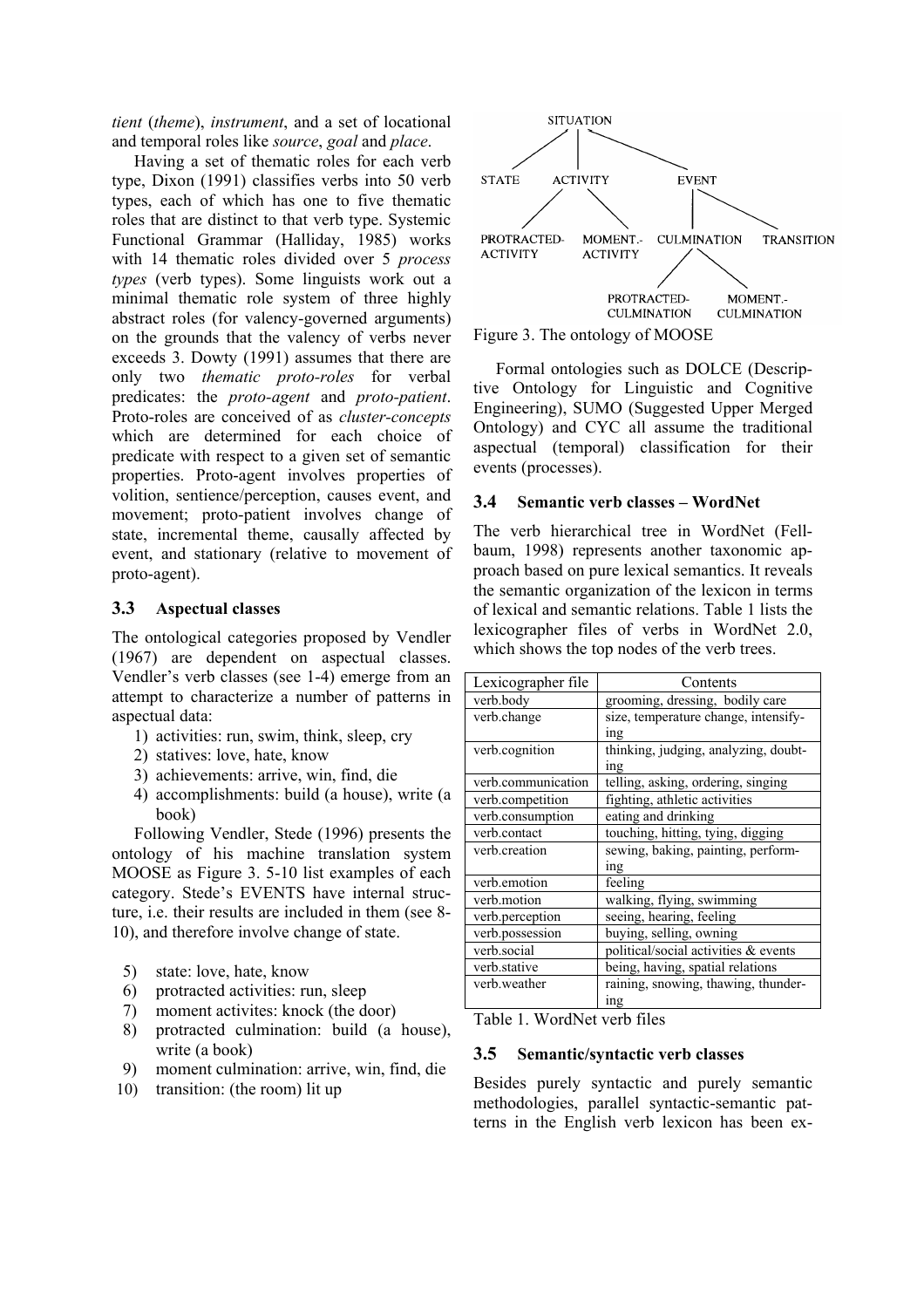plored as well since it is discovered that words with similar meaning, i.e. whose LCSs (Jackendoff, 1990) are identical in terms of specific meaning components, show some tendency toward displaying the same syntactic behavior.

Levin's (1993) verb classes represent the most comprehensive description in this area. She examines a large number of verbs, classifies them according to their semantic/syntactic correlations, and shows how syntactic patterns systematically accompany the semantic classification.

### **3.6 Dimension of causation**

Following Pustejovsky (1991), Asher and Lascarides (1995) put forward another lexical classification based on the dimension of causal structure. They assume that both causation and change can be specified along the following four dimensions so as to yield a thematic hierarchy such as the one described in the lattice structure in Figure 4.



Figure 4. Dimension of causation-change

- *locative*: specifying the causation of motion, e.g. put
- *formal*: specifying the creation and destruction of objects, e.g. build
- *matter*: specifying the causation of changes in shape, size, matter and colour of an object, e.g. paint
- *intentional:* specifying causation and change of the propositional attitudes of individuals, e.g. amuse, persuade

### **4 Visual semantics and verb classes**

In order to identify the full set of meaning components that figure in the visual representation of verb meaning, the investigation of semantically relevant visual properties and ensuing clustering of verbs into classes needs to be carried out over a large number of verbs. Here we identify three visual factors concerning verb categorization: (1) *visual valency*, (2) somatotopic effectors involved in action execution (visualization) and perception, and (3) level-of-detail of visual infomation. Eventive verbs are categorized according to involved somatotopic effectors, visual semantic roles (e.g. obligatory argument number and classes, humanoid vs. non-humanoid roles), and the level-of-detail they indicate.

Verbs belonging to the same class in our classification are visual "synomyms", i.e. they should be substitutable in the same set of animation keyframes, through not necessarily in exactly the same visualisation. Visualisation of action verbs could be an effective evaluation of the taxonomy.

### **4.1 Visual valency**

Matthews (1997) defines semantic valency in terms of semantic roles or case roles. For example, *eat* and *see* both take a subject and an object; in that sense they have the same syntactic valency. But in *I am eating* the subject of *eat* is an agent, whereas in *I can see it* that of *see* is an experiencer. Hence these vertbs have different semantic valencies. Our *visual valency* refers to the capacity of a verb to take a specific number and type of *visual arguments* in language visualization, in particular, 3D animation (Ma and Mc Kevitt, 2003). We call a valency filler a *visual role*. We distinguish two types of visual roles: human (biped articulated animate entity) and object (inanimate entity), since they require different process in animation generation.

Visual valency sometimes overlaps with syntactic and semantic valency, sometimes not. The difference shown in 12-13 is the number of obligatory roles. It is obvious that visual modalities require more obligatory roles than surface grammar or semantics. What is optional in syntax and semantics is obligatory for visual valency.

11) *Neo* pushed *the button*.

syntactic valency 2, subject and object

semantic valency 2, agent and theme

```
visual valency 2, human and object
```
12) *Michelle* cut *the cloth (with scissors)*.

syntactic valency 2, subject, object, optional PP adiunct

semantic valency 2, agent, theme, optional instrument visual valency 3, 1 human and 2 objects, all obligatory

13) *Neo* is reading.

syntactic valency 1, subject

semantic valency 1, agent (and optional source)

visual valency 2, 1 human and 1 object, all obligatory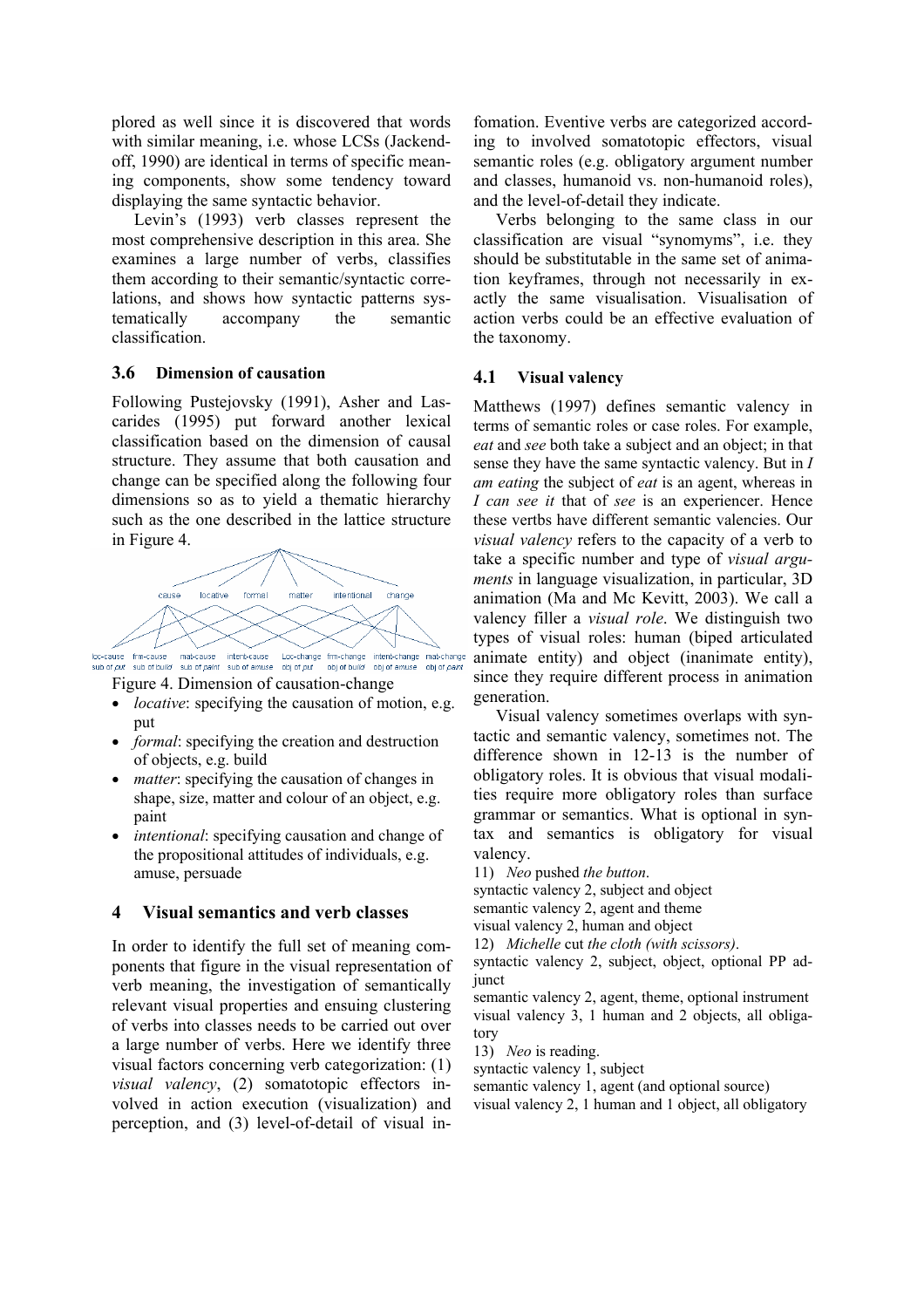Therefore, three visual valency verbs subsume both syntactic trivalency verbs such as *give* and syntactic bivalency verbs such as put (with goal), cut (with instrument), butter (with theme, in *butter toast*) and, an intransitive verb may turn up three visual valency, e.g. dig in *he is digging in his garden* involves one human role and two object roles (the instrument and the place).

We classify visual roles into atomic entities and non-atomic entities based on their decomposable features, and further subclassify nonatomic roles into human roles and object roles (Figure 5, 1 vs. 2, 2.1 vs. 2.2).

## **4.2 Somatotopic factors in visualisation**

The second visual factor we consider in our verb taxonomy is somatotopic effectors. Psychology experiments prove that the execution, perception and visualisation of action verbs produced by different somatotopic effectors activate distinct parts of the cortex. Moveover, actions that share an effector are in general similar to each other in dimensions other than the identity of the effector.

Recent studies (Bergen et al., 2003) investigate how action verbs are processed by language users in visualisation and perception, and prove that processing visual and linguistic inputs (i.e. action verbs) associated with particular body parts results in the activation of areas of the cortex involved in performing actions associated with those same effectors.

On these theoretical grounds, we take effectors into account. However, we only distinguish facial expression (including lip movement) and body posture (arm/leg/torso) in our ontological system (Figure 5). Further divisions like distinction between upper/lower arm, hands, and even fingers are possible, but we do not make our taxonomy too fine-grained and reflect every fine visual distinction. Here is an example of using somatatopic effectors to classify action verbs *run*, *bow, kick*, *wave*, *sing*, *put*.



## **4.3 CONFUCIUS' verb taxonomy**

The verb categories of CONFUCIUS shown in Figure 5 represents a very minimal and shallow

classification based on visual semantics. Here we focus on action verbs (Figure 5, 2.2.1). Action verbs are a major part of events involving humanoid performers (agent/experiencer) in animation. They can be classified into five categories: (1) one visual valency verbs with a human role, concerning movement or partial movement of the human role, (2) two visual valency verbs (at least one human role), (3) visual valency  $\geq$  3 (at least one human role), (4) verbs without distinct visualisation when out of context such as trying and helping verbs, (5) high level behaviours or routine events, most of which are political and social activities/events consisting of a sequence of basic actions.

We further categorize the class of one visual valency verbs (2.2.1.1) into 'body posture or movement' (2.2.1.1.1) and 'facial expressions and lip movement' (2.2.1.1.2) according to somatotopic effectors. The animation of class 2.2.1.1.1 usually involves biped kinematics, e.g. walk, jump, swim, and class 2.2.1.1.2 subsumes communication verbs and emotion verbs, and involves multimodal presentation. These verbs require both visual presentation such as lip movement (e.g. *speak*, *sing*), facial expressions (e.g. *laugh*, *weep*) and audio presentation such as speech or other communicable sounds.

There are two subcategories under the two visual valency verbs (2.2.1.2) based on which type of roles they require. Class 2.2.1.2.1 requires one human role and one object role. Most transitive verbs (e.g. *throw*, *eat*) and intransitive verbs with an implicit instrument or locational adjunct (e.g. *sit* on a chair, *trolley*) belong to this class. Verbs in class 2.2.1.2.2, such as *fight* and *chase*, have two human roles.

Class 2.2.1.3 includes verbs with three (or more than three) visual roles, at least one of which is a human role. The subclass 2.2.1.3.1 has two human roles and one (or more) object role. It subsumes ditransitive verbs like *give* and transitive verbs with an implicit instrument/goal/theme (e.g. *kill*, *bat*). The subclass 2.2.1.3.2 has one human role and two (or more) object roles. It usually includes transitive verbs with an inanimate object and an implicit instrument/goal/theme, e.g. *cut*, *write*, *butter*, *pocket*.

The visual valency of verbs conflating with the instrument/goal/theme of the actions, such as *cut, write, butter, pocket, dig, trolley*, have one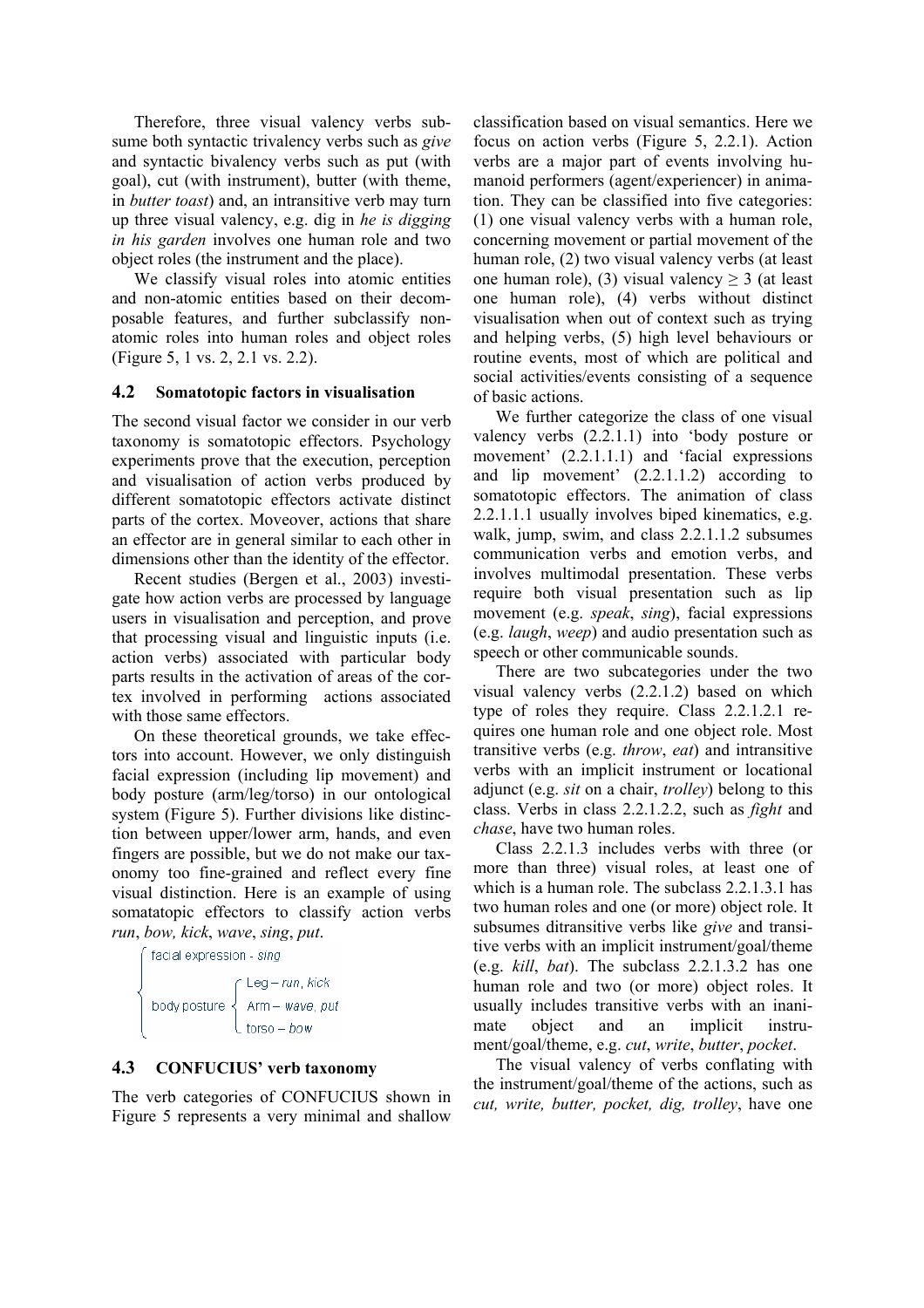| 1. On atomic entities                                                                                                                                 |  |  |  |
|-------------------------------------------------------------------------------------------------------------------------------------------------------|--|--|--|
| 1.1. Movement and rotation: change physical location such as position or orientation, e.g. bounce, turn                                               |  |  |  |
| 1.2. Change intrinsic attributes such as shape, size, color, texture, and even visibility                                                             |  |  |  |
| e.g. bend, taper, (dis)appear                                                                                                                         |  |  |  |
| 1.3. Visually unobserved change: temperature change, intensifying                                                                                     |  |  |  |
| 2. On non-atomic entities                                                                                                                             |  |  |  |
| 2.1. No human role involved                                                                                                                           |  |  |  |
| 2.1.1. Two or more individual objects fuse together, e.g. melt (in)                                                                                   |  |  |  |
| 2.1.2. One objects divides into two or more individual parts                                                                                          |  |  |  |
| e.g. break (into pieces), (a piece of paper is) torn (up)                                                                                             |  |  |  |
| 2.1.3. Change sub-components (their position, size, color, shape etc), e.g. blossom                                                                   |  |  |  |
| 2.1.4. Environment events (weather verbs), e.g. snow, rain, thunder, getting dark                                                                     |  |  |  |
| 2.2. Human role involved<br>2.2.1. Action verbs                                                                                                       |  |  |  |
| 2.2.1.1. One visual valency (the role is a human, (partial) movement)                                                                                 |  |  |  |
| 2.2.1.1.1. Biped kinematics, e.g. go, walk, jump, swim, climb                                                                                         |  |  |  |
| 2.2.1.1.1.1. Arm actions, e.g. wave, scratch                                                                                                          |  |  |  |
| 2.2.1.1.1.2. Leg actions, e.g. go, walk, jump                                                                                                         |  |  |  |
| 2.2.1.1.1.3. Torso actions, e.g. bow                                                                                                                  |  |  |  |
| $2.2.1.1.1.4$ . Combined actions                                                                                                                      |  |  |  |
| 2.2.1.1.2. Facial expressions and lip movement, e.g. laugh, fear, say, sing, order                                                                    |  |  |  |
| 2.2.1.2. Two visual valency (at least one role is human)                                                                                              |  |  |  |
| 2.2.1.2.1. One human and one object (vt or vi+instrument/source/goal), e.g. trolley (lexicalized instrument)                                          |  |  |  |
| 2.2.1.2.1.1. Arm actions, e.g. throw, push, open, eat                                                                                                 |  |  |  |
| 2.2.1.2.1.2. Leg actions, e.g. kick                                                                                                                   |  |  |  |
| 2.2.1.2.1.3. Torso actions                                                                                                                            |  |  |  |
| 2.2.1.2.1.4. Combined actions, e.g. escape (with a source), glide (with a location)                                                                   |  |  |  |
| 2.2.1.2.2. Two humans, e.g. fight, chase, guide                                                                                                       |  |  |  |
| 2.2.1.3. Visual valency $\geq$ 3 (at least one role is human)                                                                                         |  |  |  |
| 2.2.1.3.1. Two humans and one object (inc. ditransitive verbs), e.g. give, buy, sell, show                                                            |  |  |  |
| 2.2.1.3.2. One human and $2+$ objects (vt. + object + implicit instrument/goal/theme)                                                                 |  |  |  |
| e.g. cut, write, butter, pocket, dig, cook                                                                                                            |  |  |  |
| 2.2.1.4. Verbs without distinct visualisation when out of context                                                                                     |  |  |  |
| 2.2.1.4.1. trying verbs: try, attempt, succeed, manage                                                                                                |  |  |  |
| 2.2.1.4.2. helping verbs: help, assist                                                                                                                |  |  |  |
| 2.2.1.4.3. letting verbs: allow, let, permit                                                                                                          |  |  |  |
| 2.2.1.4.4. create/destroy verbs: build, create, assemble, construct, break, destroy<br>2.2.1.4.5. verbs whose visualisation depends on their objects, |  |  |  |
| e.g. play (harmonica/football), make (the bed/troubles/a phone call),                                                                                 |  |  |  |
| fix (a drink/a lock)                                                                                                                                  |  |  |  |
| 2.2.1.5. High level behaviours (routine events), political and social activities/events                                                               |  |  |  |
| e.g. interview, eat out (go to restaurant), call (make a telephone call), go shopping                                                                 |  |  |  |
| 2.2.2. Non-action verbs                                                                                                                               |  |  |  |
| 2.2.2.1. stative verbs (change of state), e.g. die, sleep, wake, become, stand, sit                                                                   |  |  |  |
| 2.2.2.2. emotion verbs, e.g. like, disgust, feel                                                                                                      |  |  |  |
| 2.2.2.3. possession verbs, e.g. have, belong                                                                                                          |  |  |  |
| 2.2.2.4. cognition, e.g. decide, believe, doubt, think, remember                                                                                      |  |  |  |
| 2.2.2.5. perception, e.g. watch, hear, see, feel                                                                                                      |  |  |  |
|                                                                                                                                                       |  |  |  |

Figure 5. Ontology of events on visual semantics

more valency than their syntactic valency. For instance, the transitive verb *write* (in *writing a letter*) is a two syntactic valency verb, but its visualisation involves three roles, *writer*, *letter*, and an implicit instrument *pen*, therefore it is a three visual valency verb.

There is a correlation between the visual criteria and lexical semantics of verbs. For instance, consider the intransitive verb *bounce* in the following sentences. It is a one visual valency verb

in both 14 and 15 since the PPs following it are optional. The visual role in 14 is an *object*, whereas in 15 it is a *human* role. This difference coincides with their word sense difference (in WordNet).

- 14) The ball *bounced* over the fence. WordNet sense: 01837803 hypernyms: jump, leap, bound, spring CONFUCIUS verb class 1.1
- 15) The child *bounced* into the room. WordNet sense: 01838289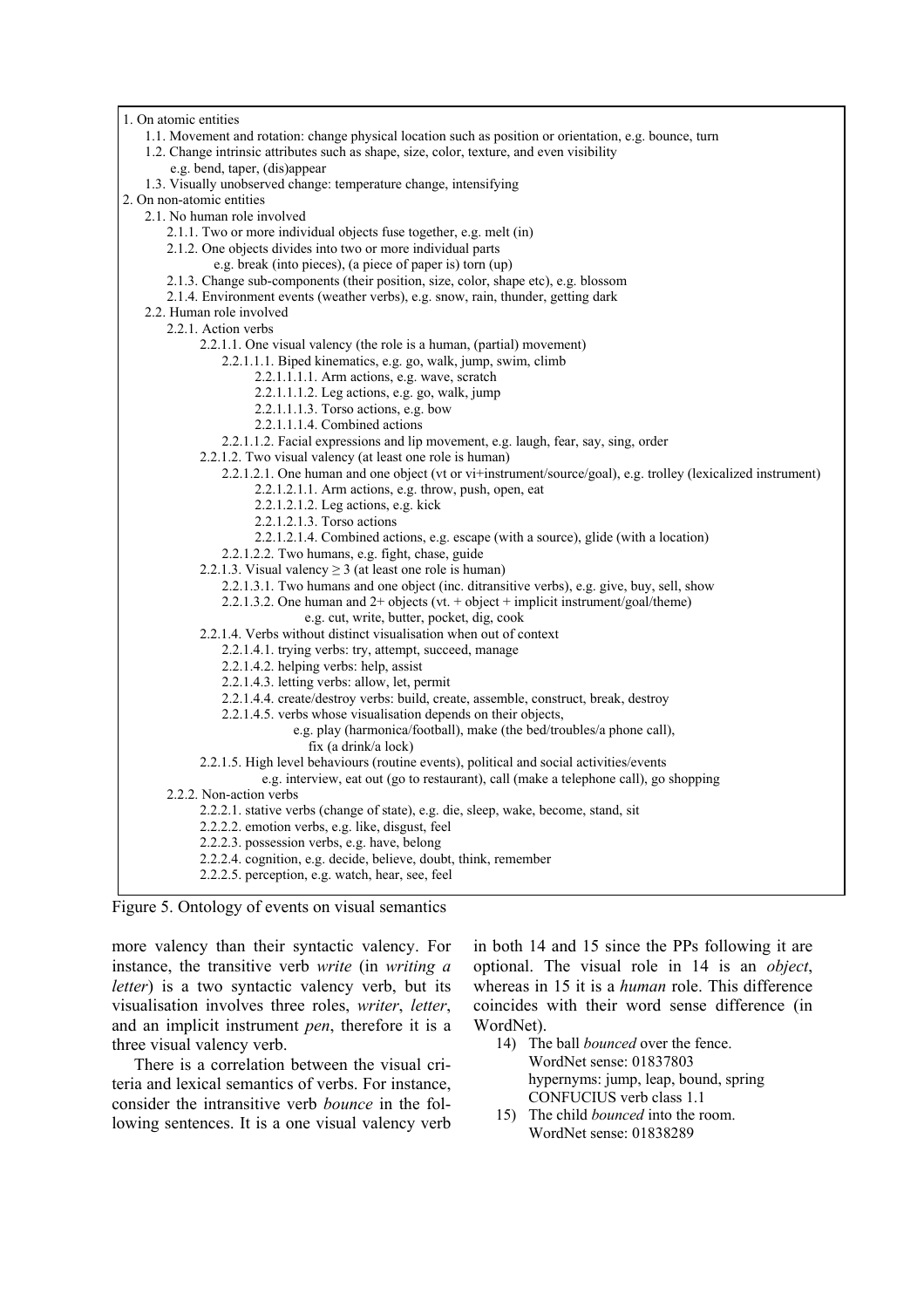hypernyms: travel, go, move CONFUCIUS verb class 2.2.1.1.1

### **4.4 Level-of-Detail (LOD) -- basic-level verbs and their troponyms**

The classes from 2.2.1.1.1.1 through 2.2.1.1.1.4 are the most fine-grained categories in Figure 5. They can be further classified based on *Level-of-Detail* (LOD). The term LOD has been widely used in relation to research on levels of detail in 3D geometric models. It means that one may switch between animation levels of varying computation complexity according to some set of predefined rules (e.g. viewer perception).

Let's have a look at the *verbs of motion* in Levin's (1993) classes. They subsume two subclasses: *verbs of inherently directed motion* (e.g. *arrive*, *come*, *go*) and *verbs of manner of motion* (e.g. *walk*, *jump*, *run*, *trot*). We find that there are actually three subclasses in *verbs of motion*, representing three LODs of visual information as shown in the tree in Figure 6. We call the high level *event level*, the middle level *manner level*, and the low level *troponym level*. The event level includes basic event predicates such as *go* (or *move*), which are *basic-level verbs* for atomic objects. The manner-of-motion level stores the visual information of the manner according to the verb's visual role (either a human or a nonatomic object) in the animation library. Verbs on this level are basic-level verbs for human and non-atomic objects. The troponym level verbs can never be basic-level verbs because they always elaborate the manner of a base verb. Visualisation of the troponym level is achieved by modifying animation information (speed, the agent's state, duration of the activity, iteration) of manner level verbs.



| Levels                | Verbs    | Basic-level verb for                         |
|-----------------------|----------|----------------------------------------------|
| event level           | go, move | atomic object                                |
| manner level          |          | walk, jump human/non-atomic<br>$ob-$<br>iect |
| troponym level  limp, | stride   | human                                        |

Figure 6. Hierarchical tree of verbs of motion

In the following examples, 16a is a LCS-like representation of *John went to the station*. The predicate *go* is on the event level. The means of going, e.g. by car or on foot, is not specified. Since the first argument of *go* is a HUMAN, we cannot just move John from one spot to another without any limb movement, the predicate *go* is not enough for visualisation a human role. We need a lexical rule to change the high-level verb to a basic-level verb, i.e. change *go* to *walk*, when its visual role is human (16b), because walking is the default manner of movement for human beings. In 17a the predicate *run* is enough for visualizing the action since it is a basic-level verb for human.

- 16) John *went* to the station.
- a) [EVENT go ([HUMAN john],[PATH to [OBJ station]])]

b) [EVENT walk ([HUMAN john],[PATH to [OBJ station]])]

17) John *ran* to the station.

a) [EVENT run ([HUMAN john],[PATH to [OBJ station]])]

This approach is involved with the visualisation processes. The manner-of-motion verbs are stored as key frames of involved joint rotations of human bodies in the animation library, without any displacement of the whole body. Therefore *run* is just *running in place*. The first phase of visualisation is finding the action in animation files and instantiating it on the first argument (i.e. the human role) in the LCS-like representation. This phase corresponds to the manner level (run) in the above tree. The next phase is to add position movement of the whole body according to the second argument (PATH). It makes the agent move forward and hence generates a *real* run. This phase corresponds to the event level (go) in the tree.

The structure in Figure 6 is applicable to most troponyms, *cook* and *fry/broil/braise/microwave/grill*, for example, express different manners and instruments of cooking.